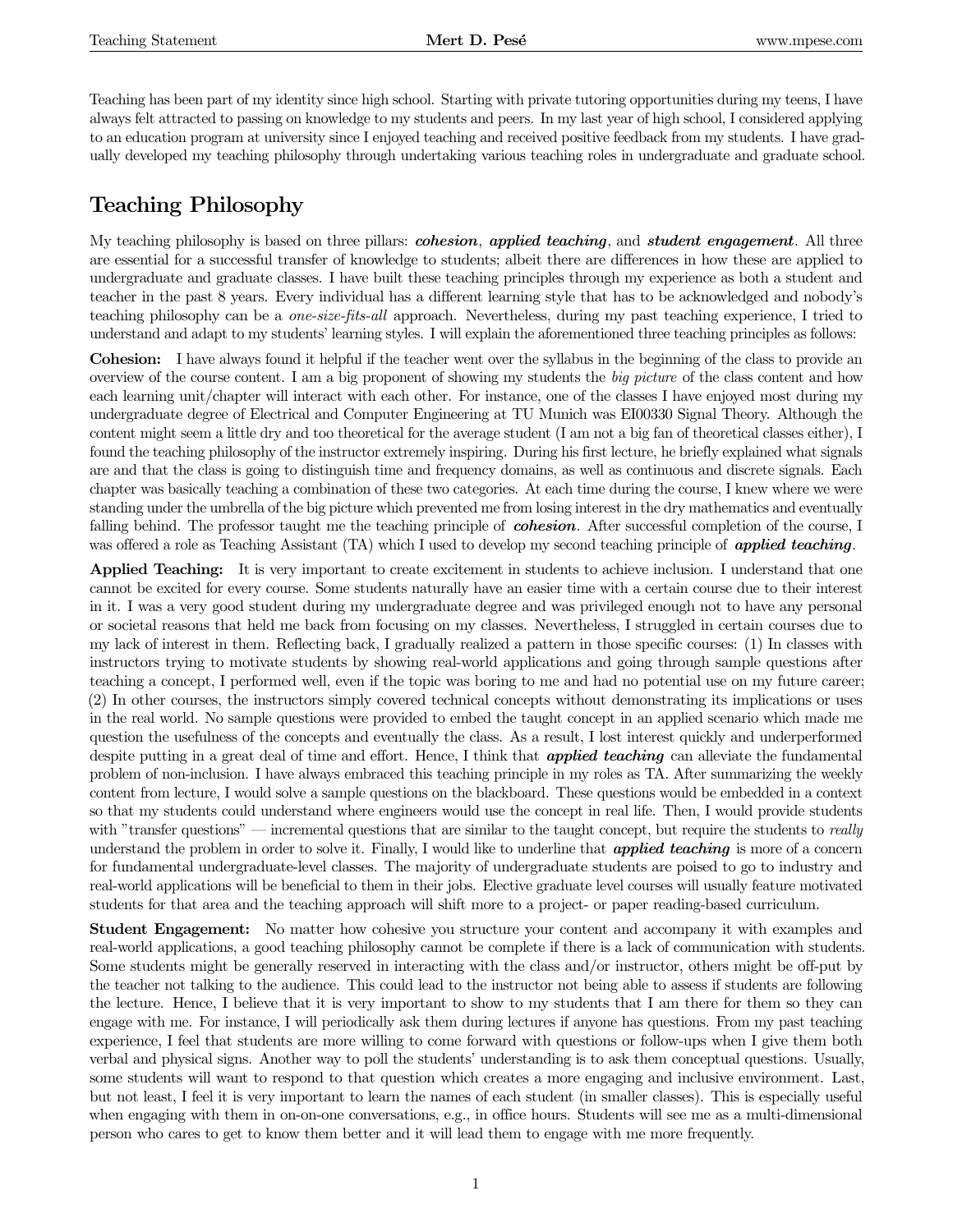### Teaching and Mentoring Experience

My undergraduate and graduate teaching experience have prepared me to be an effective teacher. During my Bachelor's at the Technical University of Munich (TUM) in Germany, I was a TA for four courses in the Department of Electrical and Computer Engineering (ECE), namely EI00330 Signal Theory, EI00340 Stochastic Signals, EI00210 Electricity and Magnetism, and EI00110 Computer Architecture and Programming. My teaching duties included conducting the German equivalent of weekly discussion sections. As mentioned in my teaching philosophy, I summarized the weekly concepts to a small group of students, showed them how to solve sample questions on the blackboard and provided them with more sophisticated "transfer questions". I also conducted exam review sessions and designed mock exams for some of those courses.

During my Ph.D. at the University of Michigan, I acted as Graduate Student Instructor (GSI) for my Ph.D. advisor's graduate-level course EECS571 Principles of Real-Time Computing. One of my duties was conducting one-hour discussion sessions on most Fridays to both deepen the concepts of scheduling theory by showing examples, as well as teaching novel related concepts that have been briefly mentioned during lecture. For instance, I designed an entire discussion hour on the effect of direct-mapped caches on the worst case execution time of tasks. Furthermore, I had the privilege of designing an entire lecture note from scratch on in-vehicle networks and teach it in a 1.5 hour lecture. My other responsibilities were designing and grading homework, as well as exam questions. Together with the professor, I advised students during their research projects and gave them constructive feedback based on my research experience. Finally, I held office hours twice a week, which were usually very well attended. My midterm evaluation is attached to this teaching statement.

Another highlight of my teaching experience was mentoring both undergraduate and graduate students over the past three years [\[2\]](#page-2-0). I had the chance to work with 15 undergraduate and two Master's students on a total of eight research projects. Although some research projects were exploratory and have been abandoned since, we published two top-tier security papers and currently have three in preparation/submission. In fact, my positive experience of mentoring students in research was a key factor as to why I started considering academic positions two years ago. Frankly, I also made mistakes in the beginning (e.g., not keeping meetings on track regarding time) and there is still room for improvement. I have also attached two students' feedback on their research experience with me to this statement.

### Teaching Goals

Since I studied in both Germany and the United States, I also had the chance to see both education systems and how they compare to each other. The vast majority of undergraduate and graduate courses in Germany were teacher-centered and consisted of a final exam only. On the other hand, undergraduate and graduate courses in U.S. are heavily homeworkand project-based, with the contribution of written exams to the overall grade less significant than in Germany. I saw several advantages of the U.S. system, but would consider the German curriculum more rigorous. Exam questions would poll the understanding of the class by asking "transfer questions" instead of resembling homework questions. As a result, I would like to incorporate and combine aspects from both the U.S. and Germany and apply it to my own courses.

Undergraduate Classes: The courses will generally consist of periodic homework sets, individual or group projects, midterm and final exams. I would like to avoid grading students' attendance since I want an inclusive environment and understand that not every student can always be physically in the class (e.g., due to personal reasons, COVID-19, etc.). Due to my teaching and research experience, I feel confident teaching undergraduate level classes on computer networks, security and architecture.

Graduate Classes: From my education and recent teaching experience, I found that teaching graduate courses requires a research-oriented approach comprising three components. First, I will focus on research paper reading and critique. Every week, I will cover a different subset of the large research area and assign recently published or other influential papers to students. The teaching principle of cohesion will be satisfied since for each graduate course, I will conduct and present a taxonomy of the research area. Second, students will choose research projects that will be conducted in a group, emulating a real-world collaborative research environment. During the execution of the project, I am going to assist them by engaging in one-on-one discussions to develop their initial idea or give them feedback about concerns or possible roadblocks. Students will also be required to give presentations on their research project which leads me to the third component — presentation skills. In my opinion, this is one of the most important soft skills for any engineer or scientist. I would like to develop students' oral and written presentation skills by teaching them to communicate their work to a larger audience and how to offer/receive constructive feedback from their peers.

I plan to create and offer my own graduate-level course in automotive security and privacy. The course will expose students to research problems in connected and autonomous vehicles. The course is going to teach two weeks of essential vehicle basics, including in-vehicle networks, vehicle-to-everything communication, driver assistance and infotainment systems. This will be followed by reading influential research papers. For the research project, I plan to provide students